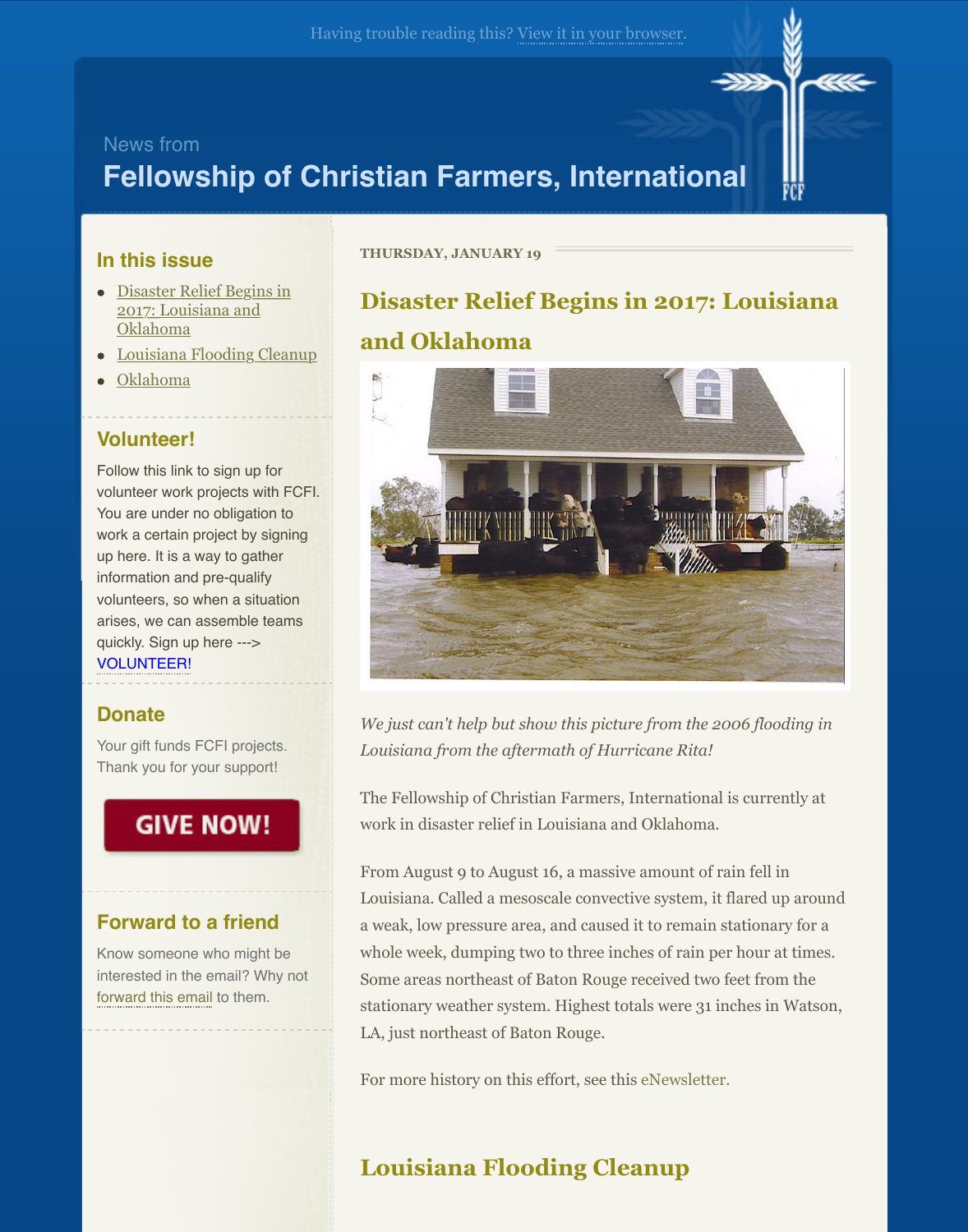

*FCFI Rapid Response Coordinator Melvin Bell, with wife Marilynn and crew*

The cleanup work continues 5 months after this storm. The Fellowship of Christian Farmers, led by Rapid Response Coordinator Melvin Bell, of Mahomet, Illinois, is organizing volunteer work crews to help clean up the hundreds of homes damaged by the flood waters of the August 2016 storm.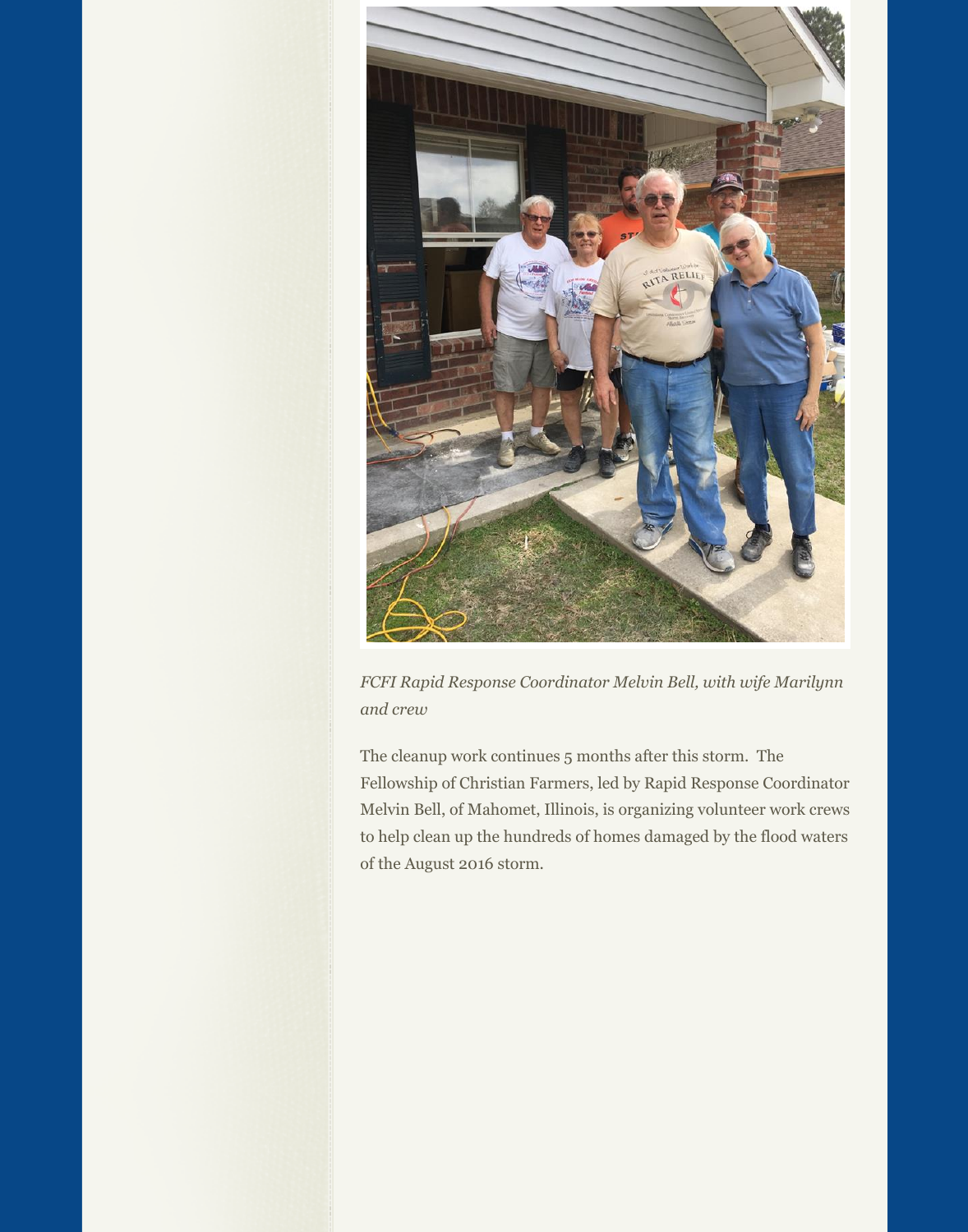

*Volunteers working on replacing trim inside damaged home*

Many homes in Livingston Parish still need repairs, and more volunteers are needed. See the VOLUNTEER link above.



*Piles of debris line the streets*

For the latest info on volunteer needs, contact Melvin Bell at 217- 249-2549.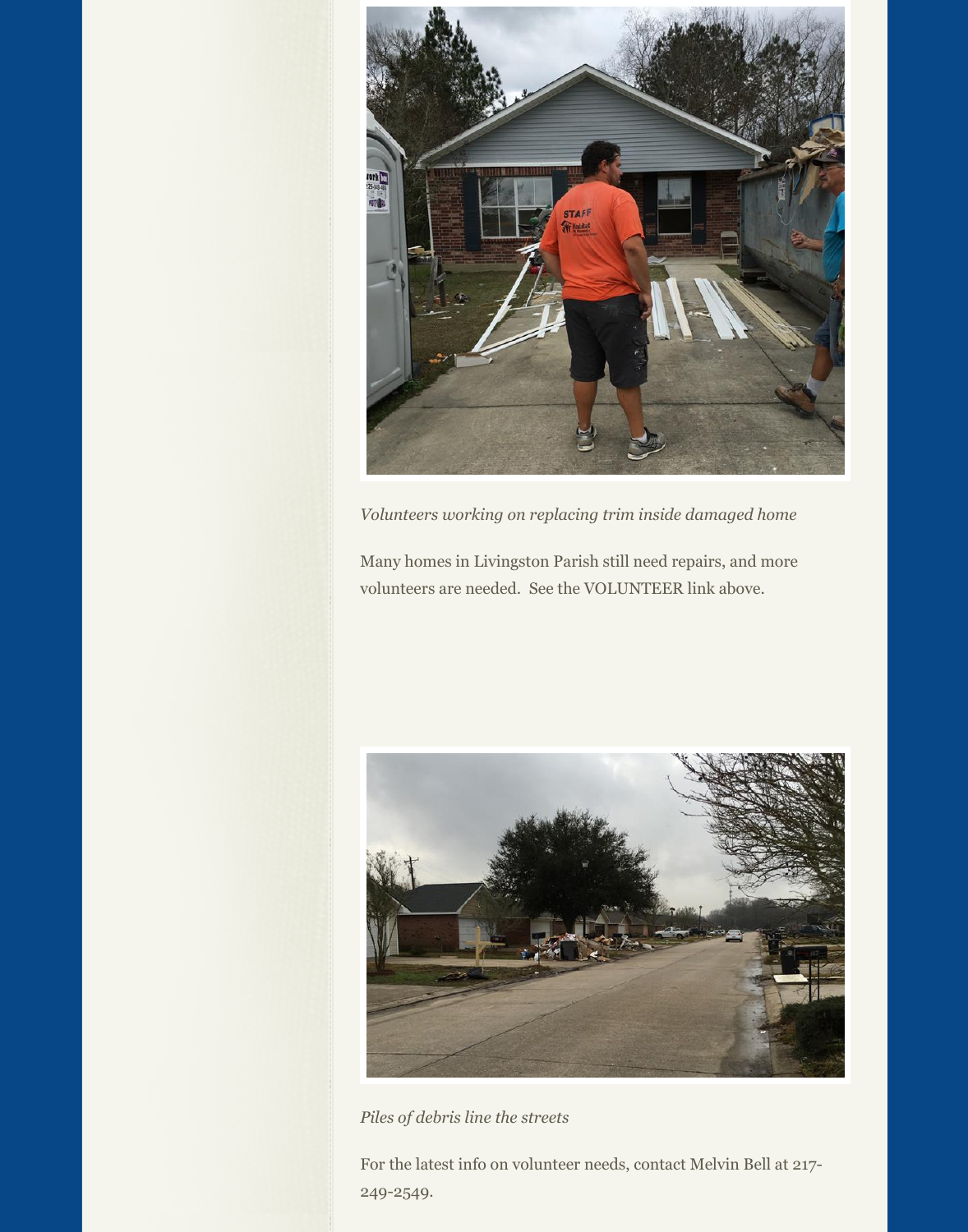

*FCFI Ministry at work, providing a bible to a family they helped*

Not only are the Fellowship of Christian Farmers involved in disaster recovery, their primary mission is to be a friend in times of trouble. We are to be the face of Jesus Christ here on earth, until He returns.

## **Oklahoma**